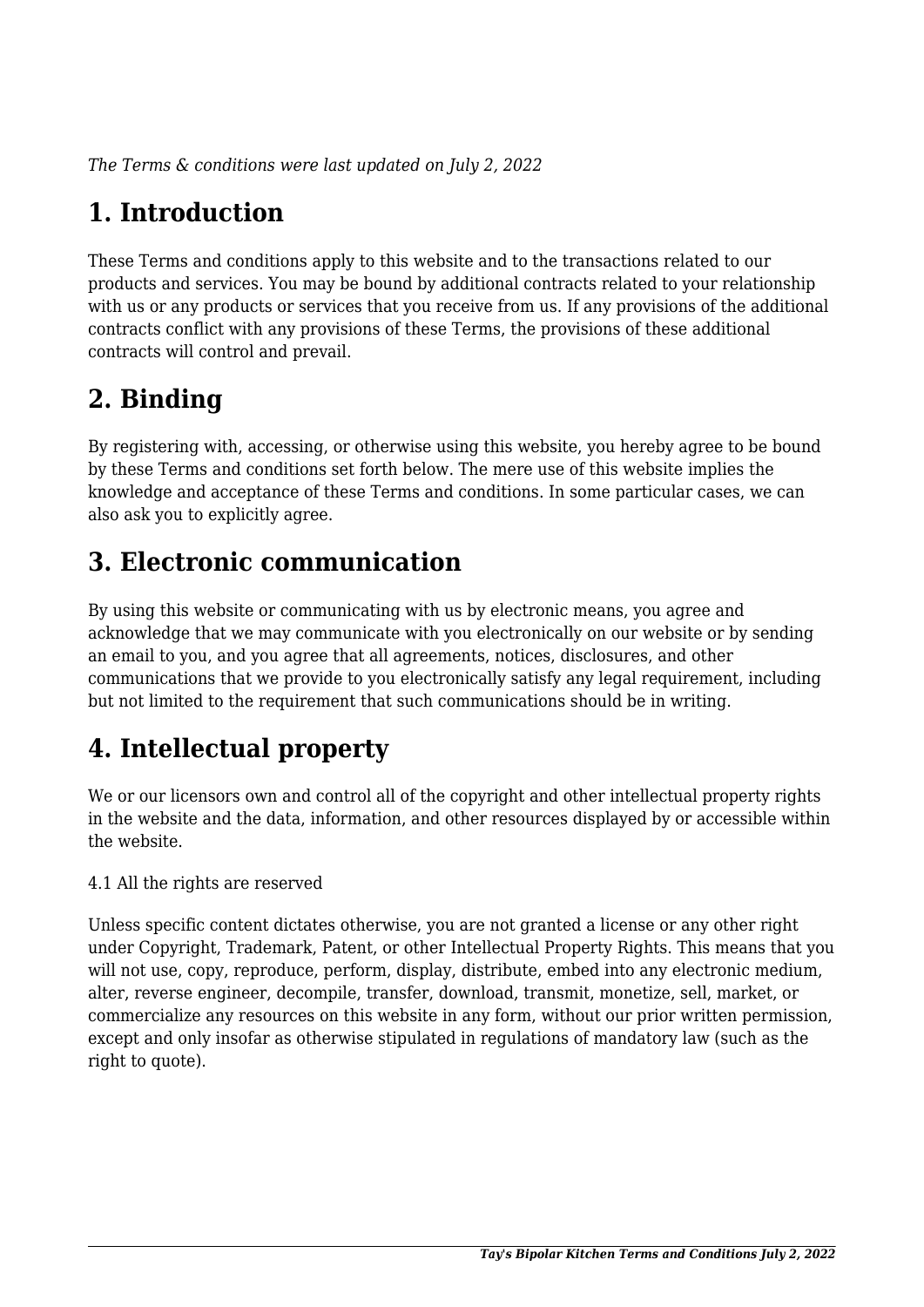## **5. Newsletter**

Notwithstanding the foregoing, you may forward our newsletter in the electronic form to others who may be interested in visiting our website.

# **6. Third-party property**

Our website may include hyperlinks or other references to other party's websites. We do not monitor or review the content of other party's websites which are linked to from this website. Products or services offered by other websites shall be subject to the applicable Terms and Conditions of those third parties. Opinions expressed or material appearing on those websites are not necessarily shared or endorsed by us.

We will not be responsible for any privacy practices or content of these sites. You bear all risks associated with the use of these websites and any related third-party services. We will not accept any responsibility for any loss or damage in whatever manner, however caused, resulting from your disclosure to third parties of personal information.

### **7. Responsible use**

By visiting our website, you agree to use it only for the purposes intended and as permitted by these Terms, any additional contracts with us, and applicable laws, regulations, and generally accepted online practices and industry guidelines. You must not use our website or services to use, publish or distribute any material which consists of (or is linked to) malicious computer software; use data collected from our website for any direct marketing activity, or conduct any systematic or automated data collection activities on or in relation to our website.

Engaging in any activity that causes, or may cause, damage to the website or that interferes with the performance, availability, or accessibility of the website is strictly prohibited.

## **8. Registration**

You may register for an account with our website. During this process, you may be required to choose a password. You are responsible for maintaining the confidentiality of passwords and account information and agree not to share your passwords, account information, or secured access to our website or services with any other person. You must not allow any other person to use your account to access the website because you are responsible for all activities that occur through the use of your passwords or accounts. You must notify us immediately if you become aware of any disclosure of your password.

After account termination, you will not attempt to register a new account without our permission.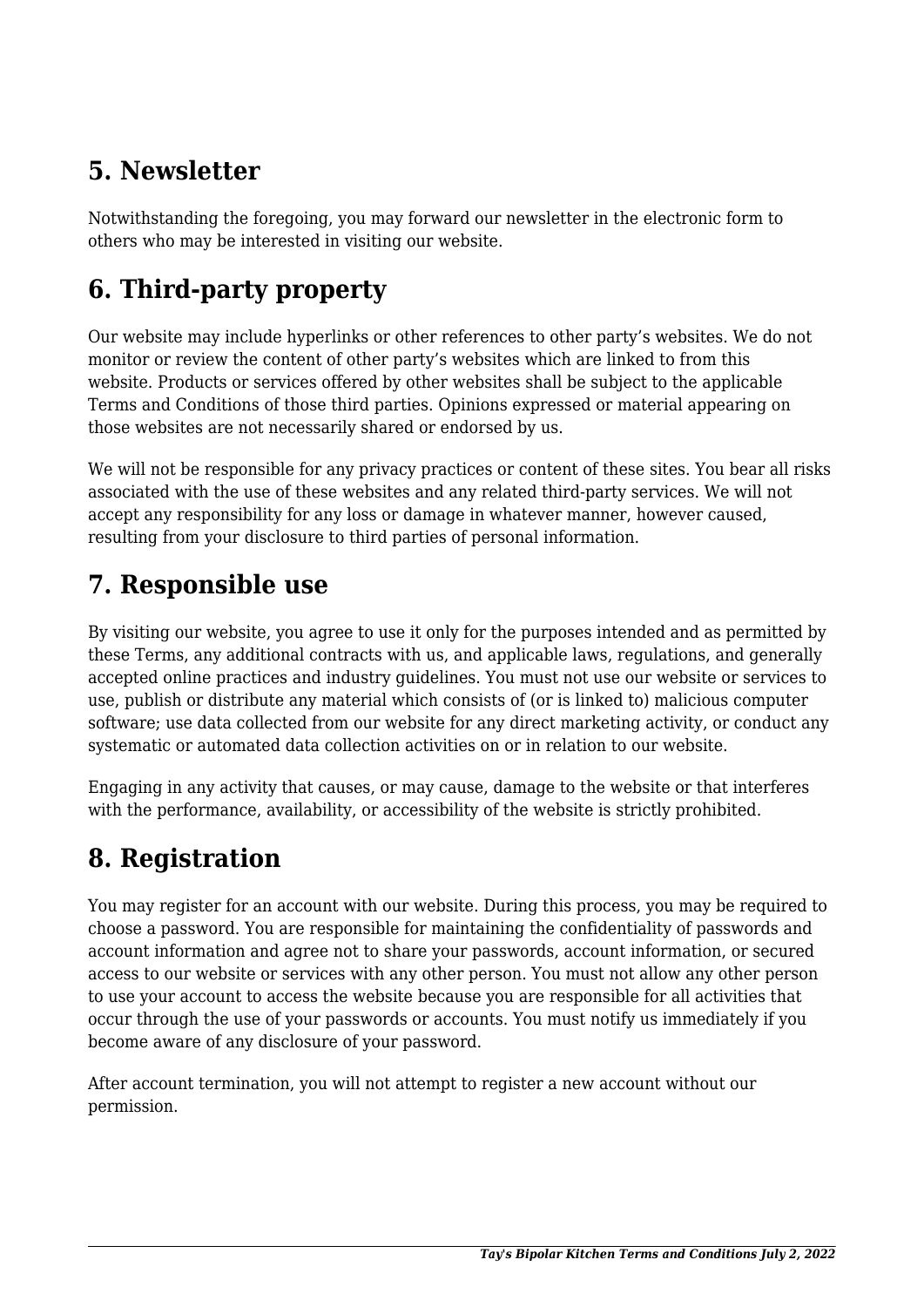## **9. Content posted by you**

We may provide various open communication tools on our website, such as blog comments, blog posts, forums, message boards, ratings and reviews, and various social media services. It might not be feasible for us to screen or monitor all content that you or others may share or submit on or through our website. However, we reserve the right to review the content and to monitor all use of and activity on our website, and remove or reject any content in our sole discretion. By posting information or otherwise using any open communication tools as mentioned, you agree that your content will comply with these Terms and Conditions and must not be illegal or unlawful or infringe any person's legal rights.

## **10. Idea submission**

Do not submit any ideas, inventions, works of authorship, or other information that can be considered your own intellectual property that you would like to present to us unless we have first signed an agreement regarding the intellectual property or a non-disclosure agreement. If you disclose it to us absent such written agreement, you grant to us a worldwide, irrevocable, non-exclusive, royalty-free license to use, reproduce, store, adapt, publish, translate and distribute your content in any existing or future media.

## **11. Termination of use**

We may, in our sole discretion, at any time modify or discontinue access to, temporarily or permanently, the website or any Service thereon. You agree that we will not be liable to you or any third party for any such modification, suspension or discontinuance of your access to, or use of, the website or any content that you may have shared on the website. You will not be entitled to any compensation or other payment, even if certain features, settings, and/or any Content you have contributed or have come to rely on, are permanently lost. You must not circumvent or bypass, or attempt to circumvent or bypass, any access restriction measures on our website.

### **12. Warranties and liability**

Nothing in this section will limit or exclude any warranty implied by law that it would be unlawful to limit or to exclude. This website and all content on the website are provided on an "as is" and "as available" basis and may include inaccuracies or typographical errors. We expressly disclaim all warranties of any kind, whether express or implied, as to the availability, accuracy, or completeness of the Content. We make no warranty that:

- this website or our products or services will meet your requirements;
- this website will be available on an uninterrupted, timely, secure, or error-free basis;
- the quality of any product or service purchased or obtained by you through this website will meet your expectations.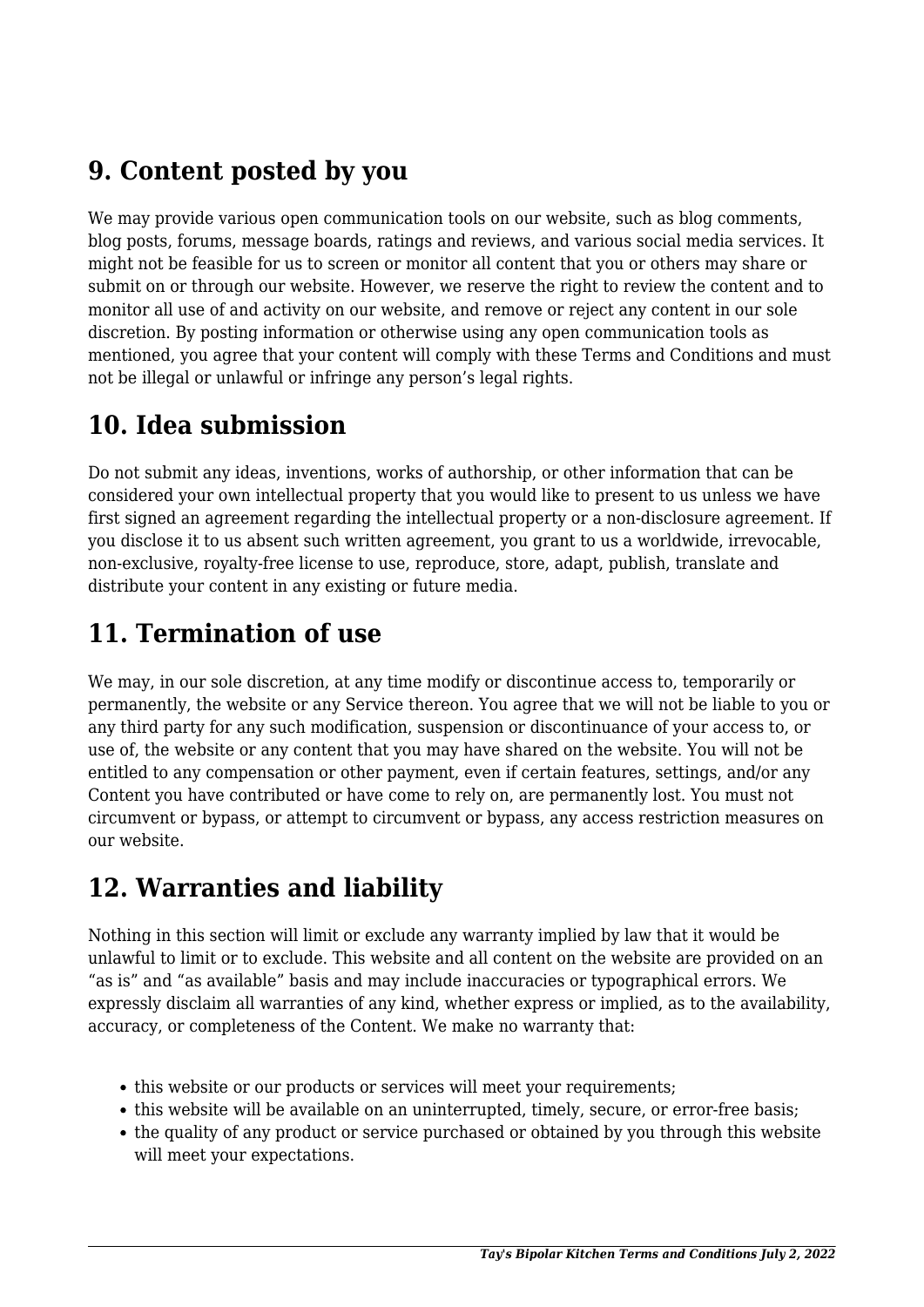The following provisions of this section will apply to the maximum extent permitted by applicable law and will not limit or exclude our liability in respect of any matter which it would be unlawful or illegal for us to limit or to exclude our liability. In no event will we be liable for any direct or indirect damages (including any damages for loss of profits or revenue, loss or corruption of data, software or database, or loss of or harm to property or data) incurred by you or any third party, arising from your access to, or use of, our website.

Except to the extent any additional contract expressly states otherwise, our maximum liability to you for all damages arising out of or related to the website or any products and services marketed or sold through the website, regardless of the form of legal action that imposes liability (whether in contract, equity, negligence, intended conduct, tort or otherwise) will be limited to . Such limit will apply in the aggregate to all of your claims, actions and causes of action of every kind and nature.

## **13. Privacy**

To access our website and/or services, you may be required to provide certain information about yourself as part of the registration process. You agree that any information you provide will always be accurate, correct, and up to date.

We take your personal data seriously and are committed to protecting your privacy. We will not use your email address for unsolicited mail. Any emails sent by us to you will only be in connection with the provision of agreed products or services.

We have developed a policy to address any privacy concerns you may have. For more information, please see our [Privacy Statement](https://taysbipolarkitchen.com/legal-stuff/privacy-statement-us/) and our [Cookie Policy](https://taysbipolarkitchen.com/legal-stuff/cookie-policy-us/).

## **14. Accessibility**

We are committed to making the content we provide accessible to individuals with disabilities. If you have a disability and are unable to access any portion of our website due to your disability, we ask you to give us a notice including a detailed description of the issue you encountered. If the issue is readily identifiable and resolvable in accordance with industrystandard information technology tools and techniques we will promptly resolve it.

# **15. Export restrictions / Legal compliance**

Access to the website from territories or countries where the Content or purchase of the products or Services sold on the website is illegal is prohibited. You may not use this website in violation of export laws and regulations of United States.

### **16. Affiliate marketing**

Through this Website we may engage in affiliate marketing whereby we receive a percentage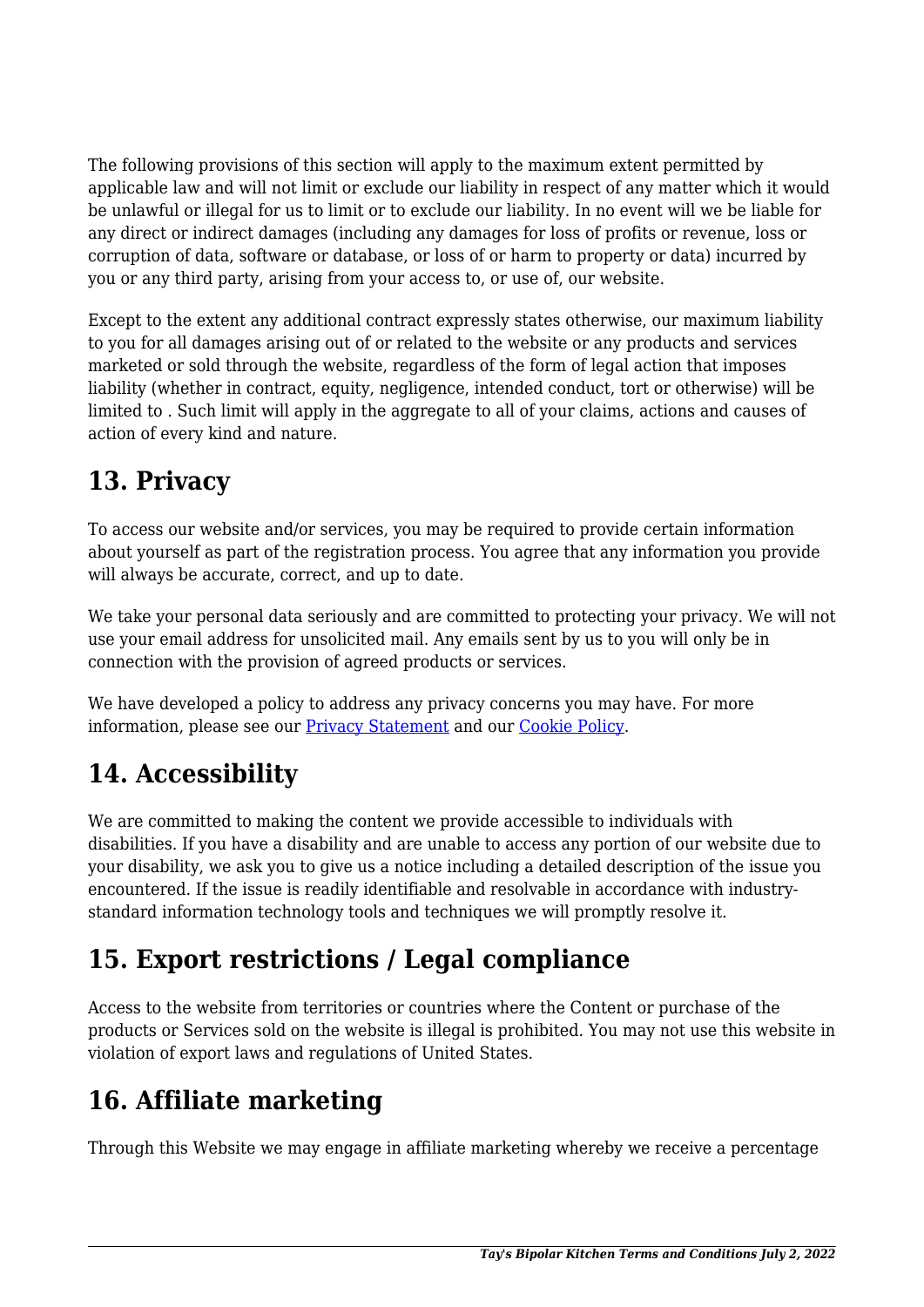of or a commission on the sale of services or products on or through this website. We may also accept sponsorships or other forms of advertising compensation from businesses. This disclosure is intended to comply with legal requirements on marketing and advertising which may apply, such as the US Federal Trade Commission Rules.

## **17. Assignment**

You may not assign, transfer or sub-contract any of your rights and/or obligations under these Terms and conditions, in whole or in part, to any third party without our prior written consent. Any purported assignment in violation of this Section will be null and void.

#### **18. Breaches of these Terms and conditions**

Without prejudice to our other rights under these Terms and Conditions, if you breach these Terms and Conditions in any way, we may take such action as we deem appropriate to deal with the breach, including temporarily or permanently suspending your access to the website, contacting your internet service provider to request that they block your access to the website, and/or commence legal action against you.

#### **19. Force majeure**

Except for obligations to pay money hereunder, no delay, failure or omission by either party to carry out or observe any of its obligations hereunder will be deemed to be a breach of these Terms and conditions if and for as long as such delay, failure or omission arises from any cause beyond the reasonable control of that party.

### **20. Indemnification**

You agree to indemnify, defend and hold us harmless, from and against any and all claims, liabilities, damages, losses and expenses, relating to your violation of these Terms and conditions, and applicable laws, including intellectual property rights and privacy rights. You will promptly reimburse us for our damages, losses, costs and expenses relating to or arising out of such claims.

### **21. Waiver**

Failure to enforce any of the provisions set out in these Terms and Conditions and any Agreement, or failure to exercise any option to terminate, shall not be construed as waiver of such provisions and shall not affect the validity of these Terms and Conditions or of any Agreement or any part thereof, or the right thereafter to enforce each and every provision.